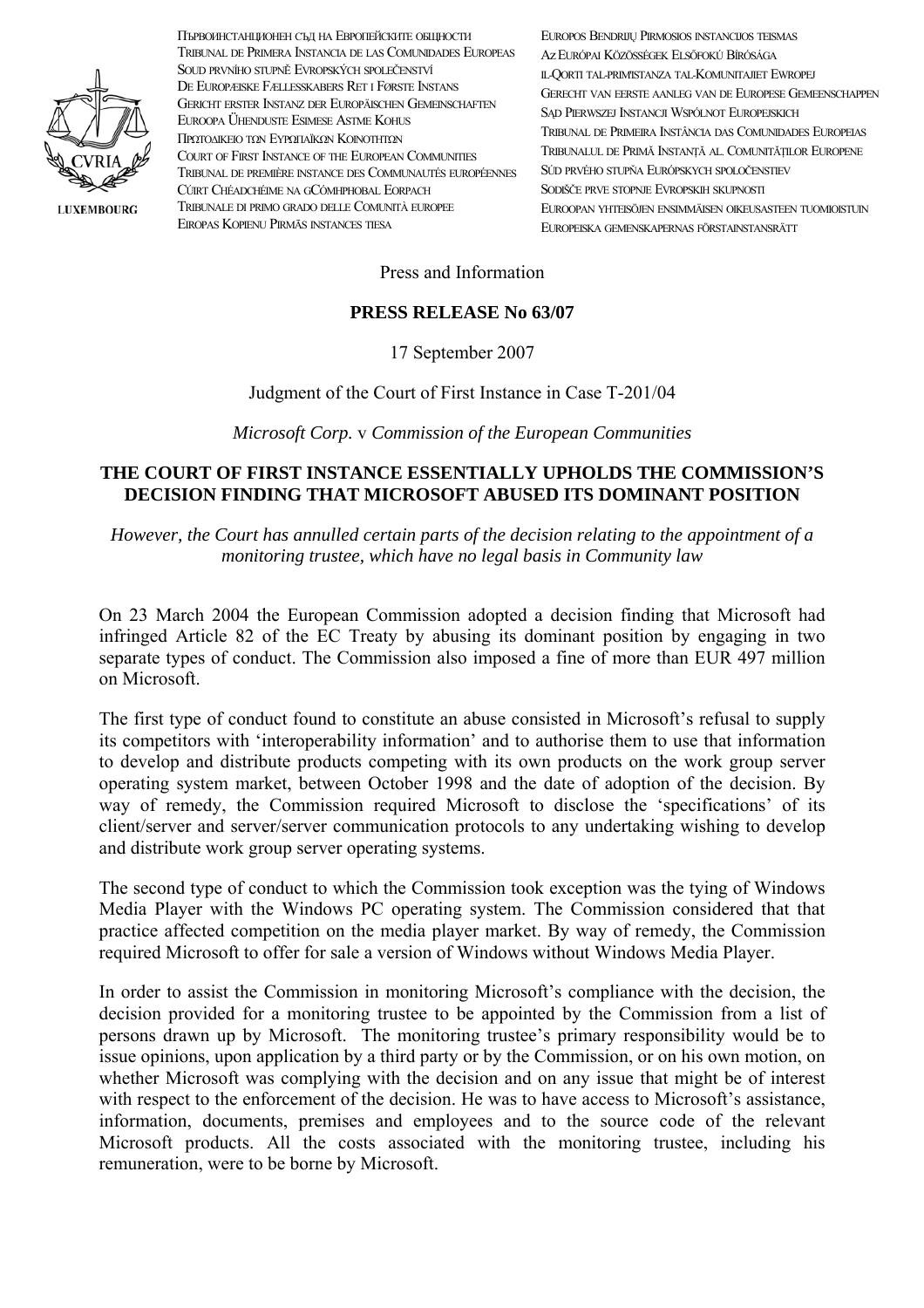On 7 June 2004 Microsoft brought an action before the Court of First Instance for annulment of the decision or for annulment or a substantial reduction of the fine imposed on it.

## *The refusal to supply the interoperability information*

First, the Court confirms that the necessary degree of interoperability required by the Commission is well founded and that there is no inconsistency between that degree of interoperability and the remedy imposed by the Commission.

The Court then observes that the Commission defined interoperability information as a detailed technical description of certain rules of interconnection and interaction that can be used within Windows work group networks to deliver work group services. The Court notes that the Commission emphasised that Microsoft's abusive refusal to supply concerned only the specifications of certain protocols and not the source code and that it was not its intention to order Microsoft to disclose its source code to its competitors.

The Court also considers that the aim pursued by the Commission is to remove the obstacle for Microsoft's competitors represented by the insufficient degree of interoperability with the Windows domain architecture, in order to enable those competitors to offer work group server operating systems differing from Microsoft's on important parameters. In that connection, the Court rejects Microsoft's claims that the degree of interoperability required by the Commission is intended in reality to enable competing work group server operating systems to function in every respect like a Windows system and, accordingly, to enable Microsoft's competitors to clone or reproduce its products.

As to the question of the intellectual property rights covering the communication protocols or the specifications, the Court considers that there is no need to adjudicate on that question in order to determine the case. It observes that in adopting the decision the Commission proceeded on the presumption that Microsoft could rely on such rights or, in other words, it considered that it was possible that the refusal at issue was a refusal to grant a licence to a third parties, thus opting for the solution which, according to the case-law, was the most favourable to Microsoft.

As regards the refusal to supply the interoperability information, the Court recalls that, according to the case-law, although undertakings are, as a rule, free to choose their business partners, in certain circumstances a refusal to supply on the part of a dominant undertaking may constitute an abuse of a dominant position. Before a refusal by the holder of an intellectual property right to license a third party to use a product can be characterised as an abuse of a dominant position, three conditions must be satisfied: the refusal must relate to a product or service indispensable to the exercise of an activity on a neighbouring market; the refusal must be of such a kind as to exclude any effective competition on that market; and the refusal must prevent the appearance of a new product for which there is potential consumer demand. Provided that such circumstances are satisfied, the refusal to grant a licence may constitute an abuse of a dominant position unless it is objectively justified.

### In the present case, **the Court finds that the Commission did not err in considering that those conditions were indeed satisfied.**

The Court considers that the Commission was correct to conclude that the work group server operating systems of Microsoft's competitors must be able to interoperate with Windows domain architecture on an equal footing with Windows operating systems if they are to be capable of being marketed viably.

The absence of such interoperability has the effect of reinforcing Microsoft's competitive position on the market and creates a risk that competition will be eliminated.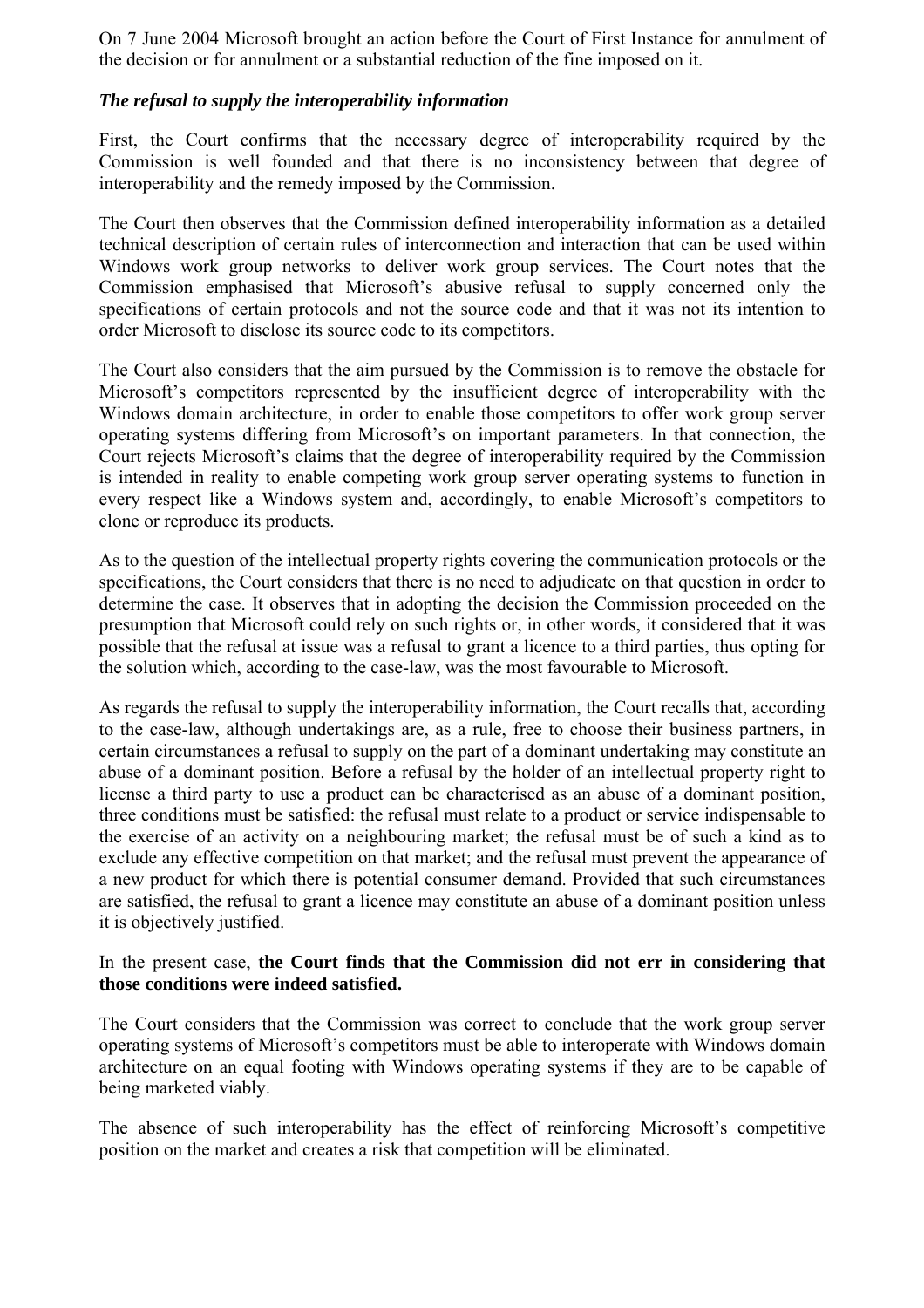The Court observes that the circumstance relating to the appearance of a new product must be assessed under Article 82(b) of the Treaty. It considers that the Commission's finding that Microsoft's refusal limits technical development to the prejudice of consumers within the meaning of that provision is not manifestly incorrect.

Last, the Court rejects Microsoft's arguments to the effect that the refusal is objectively justified because the technology concerned is covered by intellectual property rights. The Court notes that such justification would render ineffective the principles established in the case-law which are referred to above. The Court further considers that Microsoft has failed to show that if it were required to disclose the interoperability information that would have a significant negative effect on its incentives to innovate.

## **The Court therefore upholds the part of the decision concerning interoperability.**

### *The bundling of the Windows client PC operating system and Windows Media Player*

By way of preliminary observation, the Court considers that the factors on which the Commission based its conclusion that there was abusive tying are correct and consistent with Community law. It observes that those factors are as follows: first, the undertaking concerned must have a dominant position on the market for the tying product; second, the tying product and the tied product must be two separate products; third, consumers must not have a choice to obtain the tying product without the tied product; and, fourth, the practice must foreclose competition.

In respect of each of those factors, the Court considers that the Commission's decision is well founded.

First, the Court observes that it is not disputed that Microsoft had a dominant position on the client PC operating systems market.

Second, the Court, noting that that the question as to whether products are distinct must be assessed by reference to consumer demand, finds that a number of factors based on the nature and the technical features of the products concerned, the facts observed on the market, the history of the development of the products concerned and also Microsoft's commercial business practice, demonstrate the existence of separate consumer demand for media players. In that regard, the Court notes, inter alia, that the Windows operating system is system software, whereas Windows Media Player is application software; that there are independent companies, like RealNetworks, who design and supply competing products independently of operating systems; that Microsoft develops and markets Windows Media Player for other operating systems; that Windows Media Player can be downloaded independently of the Windows operating system; and that, in spite of the bundling, a not insignificant number of consumers continue to acquire competing media players separately.

Third, the Court observes that it is beyond dispute that, in consequence of the tying, consumers are unable to acquire the Windows operating system without simultaneously acquiring Windows Media Player. In that regard, the Court considers that neither the fact that Microsoft does not charge a separate price for Windows Media Player, nor the fact that consumers are not obliged to use that media player, is relevant for the purposes of the examination of that factor.

Fourth, the Court finds that the Commission clearly demonstrated in the contested decision that the fact that Microsoft offered OEMs only the version of Windows bundled with Windows Media Player had the inevitable consequence of affecting relations on the market between Microsoft, OEMs and suppliers of third-party media players by appreciably altering the balance of competition in favour of Microsoft and to the detriment of the other operators. The Court considers that that practice enabled Microsoft to obtain an unparalleled advantage with respect to distribution of its product and to ensure the ubiquity of Windows Media Player on client PCs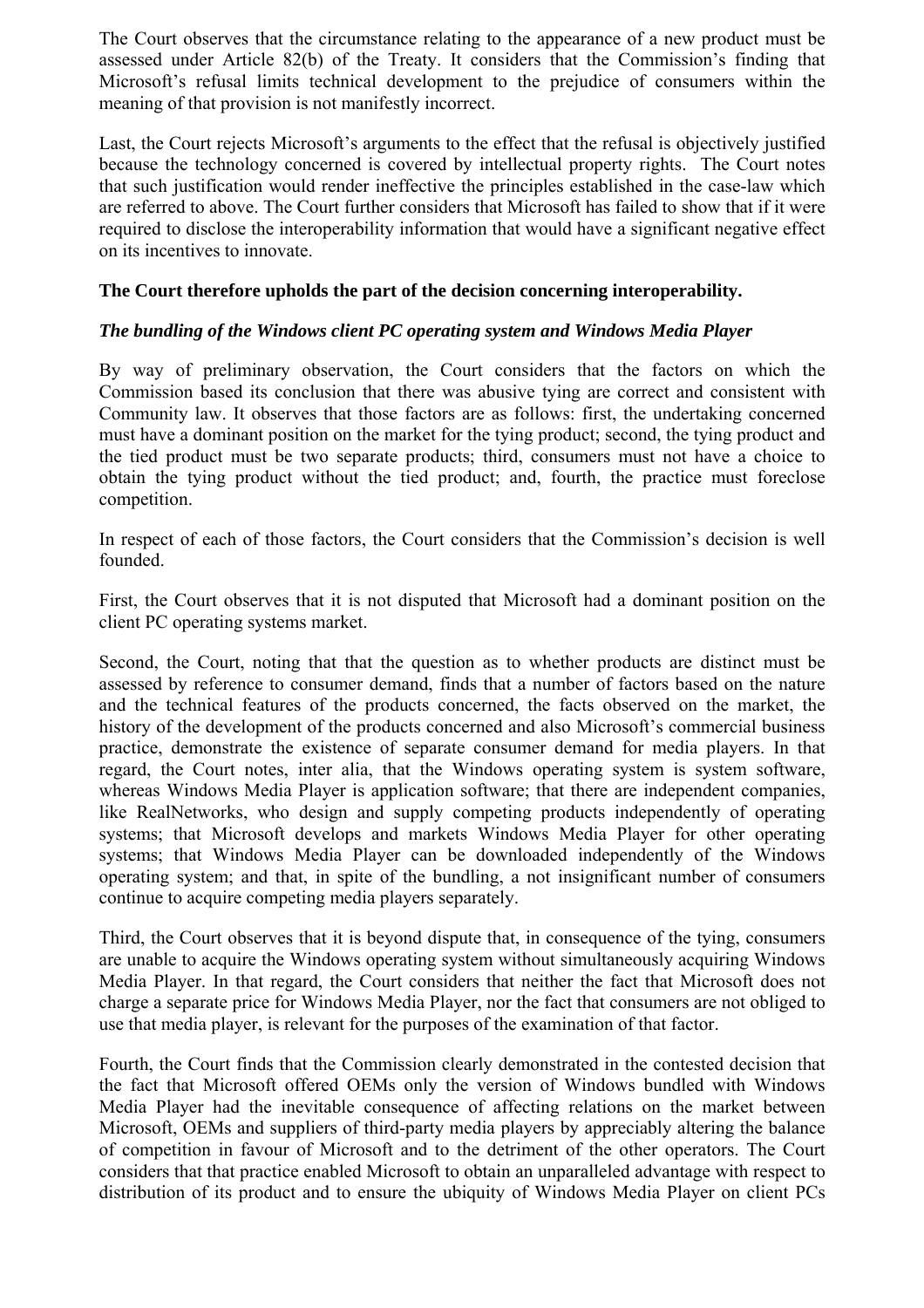throughout the world, thus providing a disincentive for users to use third-party media players and for OEMs to pre-install such media players on client PCs. The Court concludes that the Commission was correct to find that there was a significant risk that the tying would lead to a weakening of competition in such a way that the maintenance of an effective competitive structure would not be ensured in the near future.

Last, the Court finds that Microsoft has not demonstrated the existence of objective justification for the bundling and that the remedy imposed by the Commission is proportionate. On that point, the Court makes clear that Microsoft retains the right to continue to offer the version of Windows bundled with Windows Media Player and that it is required only to make it possible for consumers to obtain the operating system without that media player, a measure which does not mean any change in Microsoft's current technical practice other than the development of that version of Windows.

### **The Court therefore upholds the part of the decision concerning the bundling of Windows Media Player.**

### *The monitoring trustee*

The Court observes that if the Commission decides to seek the assistance of an external expert, it may communicate to him all the information and documents which it has obtained in the exercise of its powers. However, it considers that by establishing the mechanism of a monitoring trustee, with his own powers of investigation and capable of being called upon to act by third parties, the Commission went far beyond the situation in which it appoints its own expert to advise it during an investigation.

The Court criticises, in particular, the obligation imposed on Microsoft to allow the monitoring trustee, independently of the Commission, access to its information, documents, premises and employees and also to the source code of its relevant products. It observes that no limit in time is envisaged for the continuing intervention of the trustee.

The Court finds that the Commission has no authority to compel Microsoft to grant to a monitoring trustee powers which the Commission itself is not authorised to confer on a third party.

Last, the Court considers that the Commission exceeds its powers in so far as it makes Microsoft responsible for all the costs associated with the monitoring trustee. There is no provision of Community law that authorises the Commission to require an undertaking to bear the costs which the Commission itself incurs as a result of monitoring the implementation of remedies.

**The Court therefore annuls the decision in so far as it orders Microsoft to submit a proposal for the appointment of a monitoring trustee** with the power to have access, independently of the Commission, to Microsoft's assistance, information, documents, premises and employees and to the source code of the relevant Microsoft products **and in so far as it provides that all the costs associated with that monitoring trustee be borne by Microsoft.**

## *The fine*

The Court finds that the Commission did not err in assessing the gravity and duration of the infringement and did not err in setting the amount of the fine. Since the abuse of a dominant position is confirmed by the Court, the amount of the fine remains unchanged at EUR 497 million.

**REMINDER: An appeal, limited to points of law only, may be brought before the Court of Justice of the European Communities against a decision of the Court of First Instance, within two months of its notification.**